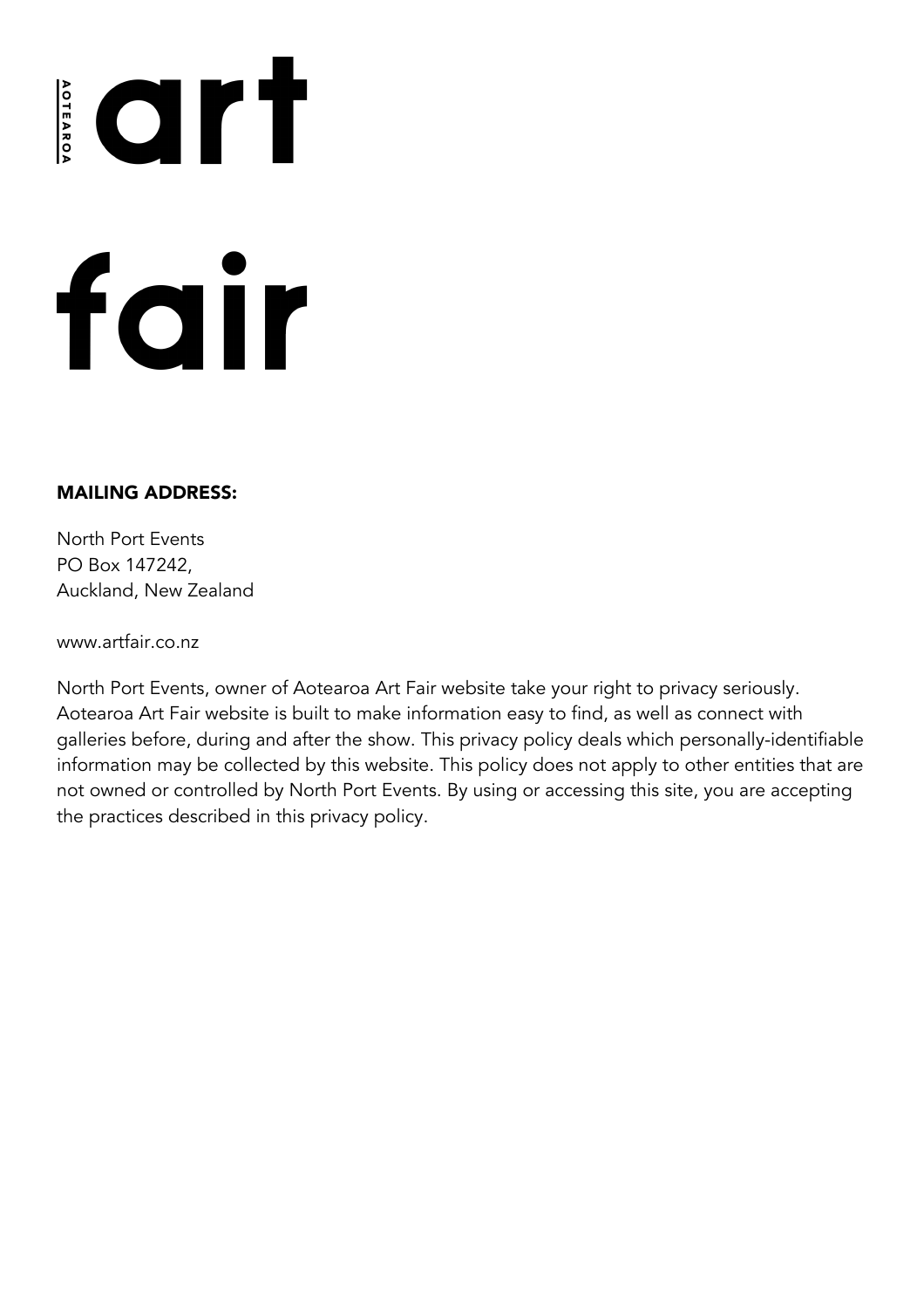# DATA GATHERING

For each visitor to our webpage, our web server automatically recognizes only the consumer's domain name, but not the e-mail address or payment information. When you enter Aotearoa Art Fair website we collect your browser type and IP address. This information is gathered for all visitors. In addition, we store certain information from your browser using "cookies." A cookie is a piece of data stored on the user's computer tied to information about the user. These cookies terminate once the user closes the browser. We use cookies to store visitor preferences, record session information, such as what pages users access or visit, customize webpage content based on visitors' browser type or other information that the visitor sends.

You post content via the contact us form on the site at your own risk. Please be aware that no security measures are perfect or impenetrable. We cannot control the actions of other users with whom you may choose to share your pages and information. Therefore, we do not guarantee that content you post on the site will not be viewed by unauthorised persons. We are not responsible for circumvention of any privacy settings or security measures contained on the site. You understand and acknowledge that, even after removal, copies of content may remain viewable in cached and archived pages or if other users have copied or stored your content.

You are entitled to access any information which North Port Events may hold about you and North Port Events is obliged to provide this information to you as long as it has such information and such information can be readily retrieved. You are also entitled to request North Port Events to correct any inaccuracies in any information which North Port Events holds about you. North Port Events is entitled to charge you for the reasonable costs of retrieving, providing this information and as applicable correcting this information.

# INFORMATION PROVIDED ON THE WEBSITE

Any improper collection or misuse of information provided on Aotearoa Art Fair website is a violation of Aotearoa Art Fair terms and conditions and should be reported to hello@artfair.co.nz. Information we collect is used to improve the content of our website, to customize the content and/or layout of our page for each individual visitor, and shared with agents or contractors who assist in providing support for our internal operations. The information may be disclosed when legally required to do so, at the request of governmental authorities conducting an investigation, to verify or enforce compliance with the policies governing our website and applicable laws or to protect against misuse or unauthorized use of our website. Information is not shared with other organizations for commercial purposes.

# E-NEWSLETTERS

Should you subscribe to Aotearoa Art Fair e-newsletter, we will send you regular news and updates relating to the show. From time to time, you may also receive communications from North Port Events regarding their other shows. North Port Events will not share your email address with third parties. If you do not want to receive e-mail from us in the future, simply unsubscribe from the e-newsletter by clicking the unsubscribe button in the email newsletter.